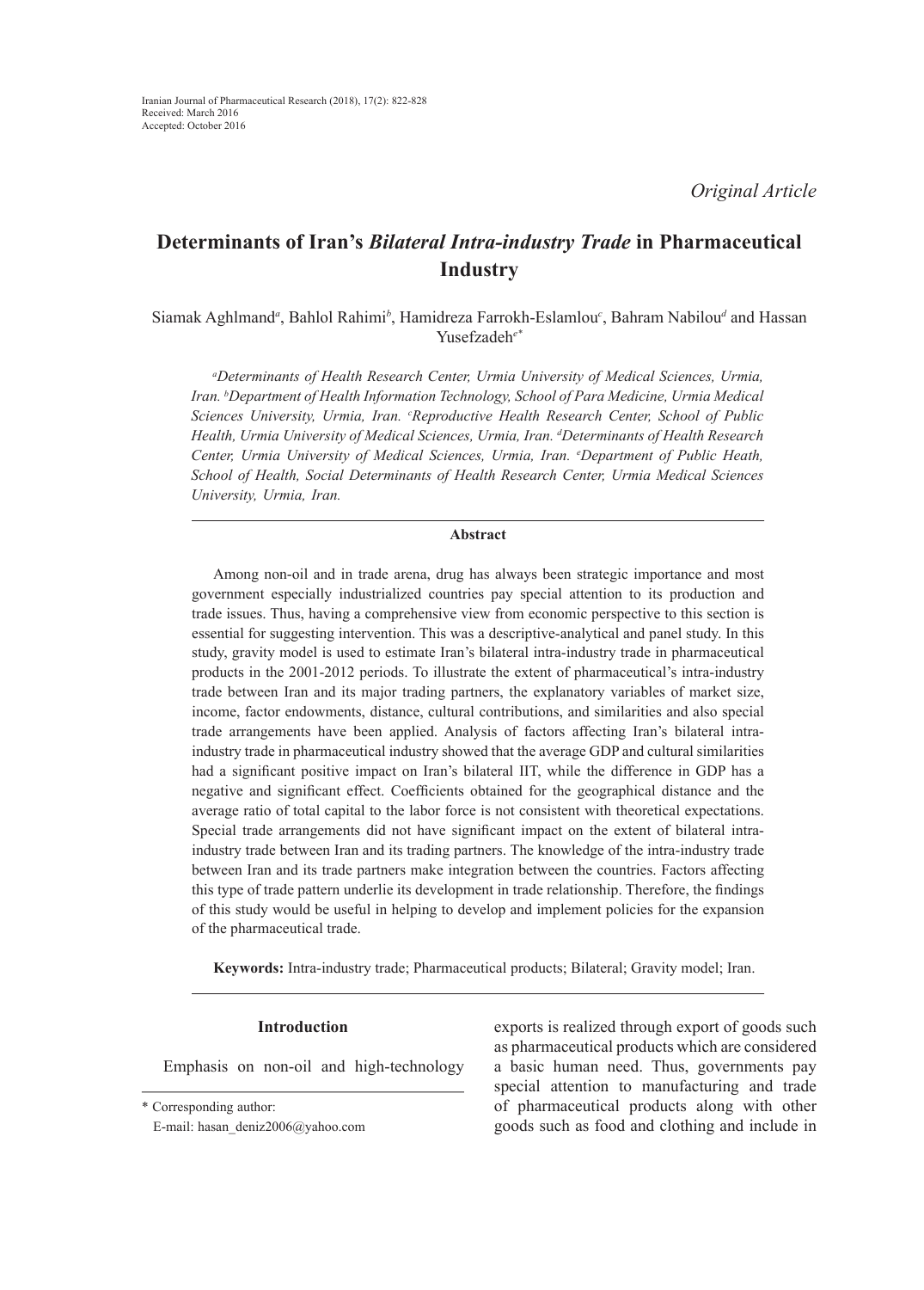import, export, and support baskets as important commodities (1).

Pharmaceutical products are considered as commodity products not only in Iran but also throughout the world. Given the unique features and healthcare function of pharmaceuticals, no alternative has been found to replace them (2).

Countries that already have a good position in the pharmaceutical industry seek to facilitate trade through removing unnecessary trade barriers because today, self-sufficiency in production is not considered as an indicator of one nation's supremacy. A manufacturer who does not pay attention to foreign markets and has restricted its perspective to the domestic market will undoubtedly have a short life and, before long, will lose its market share to its international competitors even in the domestic market (3).

Iran is increasingly becoming integrated with the global economy. Thus, achieving a successful economic performance in the pharmaceutical industry is of utmost importance for its survival (4).

According to the statistics provided by World Health Organization (WHO) and World Trade Organization (WTO), the pharmaceutical industry ranks second among the world's 52 most profitable industries. This statistics suggests that the global pharmaceutical market is worth \$1200 billion. Iran's pharmaceutical market has an economic value of around \$4 billion (5). Therefore, pharmaceuticals can be considered as strategic and profitable commodities (6). In Iran, enough attention was not paid to the pharmaceutical industry and its high value-added. As a result, when compared with competing countries, the Iranian pharmaceutical industry is not sufficiently developed in terms of scale and dimensions (7). Maintaining human health, reducing consumption of pharmaceuticals, promoting health, the promotion of health at a global level, reducing foreign currency expenditure, effective employment generation, etc. are some of the factors necessitating the development of pharmaceutical industry in Iran (8). Analyzing the determinants of Intra-Industry Trade (IIT) is a relatively new approach in field of international economic research. IIT is an empirical phenomenon that has been found in international trade over recent years. IIT occurs when a country simultaneously exports and imports goods or services produced by the same industry (9). It is different from inter-industry trade, in which a country specialises in the production of a good or service and exports it, in exchange for a different good or service for which it has no comparative advantage  $(10)$ .

The IIT phenomenon has significant political implications. For example, IIT has reduced the need for support since it involves both sides of a foreign trade, namely, imports and exports. Furthermore, compared to inter-industry trade, IIT entails lower adjustment costs following trade liberalization. Trade liberalization leads to the transfer of production factors between sectors, which, in turn, inflict costs on the economy. The nature of IIT, which involves commodity groups with the same factor proportion, leads to a reduction of adjustment costs. Specifically, countries with a sufficiently similar balance benefit from trade liberalization and face less adjustment issues compared to the standard circumstances (conventional theories) (11). Since foreign-exchange resources are considered as one of the key determinants of development and the pharmaceutical industry plays a significant role in encouraging the flow of foreign currency, investigating the factors influencing Iran's bilateral IIT in pharmaceuticals seems necessary. In this regard, the pharmaceutical industry will develop through pharmaceutical export promotion. Not only does increased export growth have a direct impact on pharmaceuticals but also it will enhance labor and capital inputs' productivity and promote economic prosperity through export promotion (12).

This research is the first study analyzing the factors influencing Iran's bilateral IIT in the pharmaceuticals. It attempted to find which factors play a more important role in determining and explaining bilateral IIT in Iran's pharmaceutical industry.

### *Methods*

The most widely used IIT scale is an index introduced by Grubel and Lloyd. According to this scale, inter-industry trade is the measured based on the proportion of absolute value of imports and exports  $|X_i-M_i|$  to the total value of trade  $(X_i+M_i)$  in the industry. On the other hand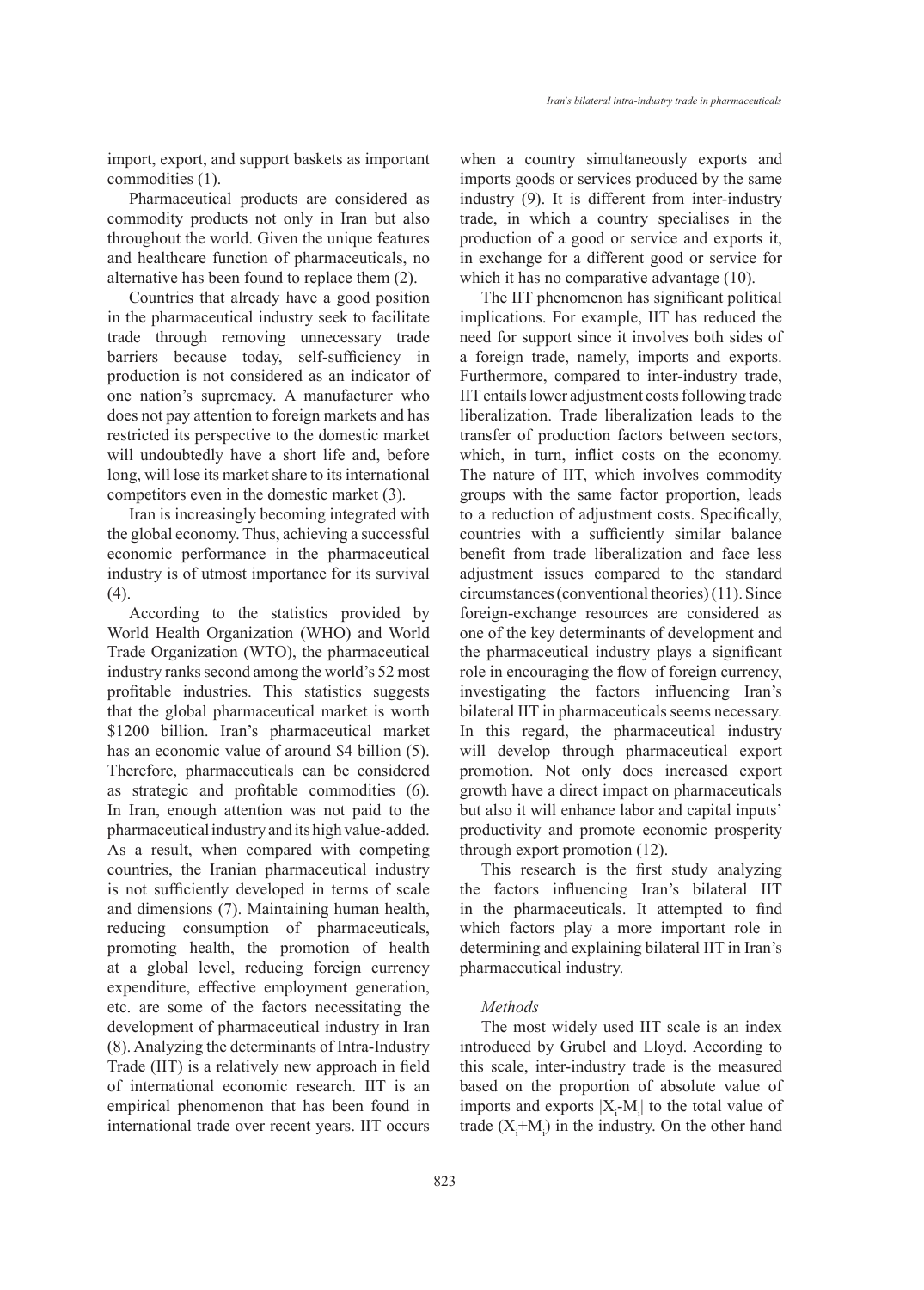based on this index, IIT is measured based on proportion of the remaining value of the total trade after being subtracted from the net trade to the total value of trade in the industry. Grubel-Lloyd index, in its abbreviated form, calculates IIT by subtracting it from 1 (13).

 $GL<sub>i</sub>$  is the Grubel-Lloyd index and  $X<sub>i</sub>$  and  $M_i$  are *i* industry's export and import values, respectively.

If the entire trade is IIT,  $GL<sub>i</sub>$  index is equal to 100. In other world, under such circumstance, imports and exports of the same industry are equal. On the other hand, the index will be zero if there is no IIT in the specified industry. In other words, the entire trade in the specified industry is inter-industry trade.

The gravity model is a method used for studying potential economic integration among countries, evaluating potential trade capacity, measuring effects of deviation and trade creation, calculating the variables influencing the volume of trade and, subsequently, assessing trade partners' features based on the same variables (14).

It is assumed that bilateral IIT of pharmaceuticals between Iran and its trade partners is dependent on the following explanatory variables:

Market size: Market size is calculated based on the gross national product (GNP).  $AGNP$ <sub>*ij*</sub> and  $DGNP_{ij}$  are the average *GNP* and the absolute difference in *GNP* between Iran and country *j*, respectively. When market sizes of two countries are equal, products tend to be differentiated. As a result, the volume of IIT is expected to be larger. In other words, the higher the average GNP, the larger the volume of IIT between the two countries. On the other hand, greater absolute difference between the market sizes is expected to negatively influence IIT (15).

Income: GNP per capita is used to calculate income of a country.  $AGNP_{ij}$  and  $DGNP_{ij}$  are the average per capita *GNP* and the absolute difference in per capita *GNP* between Iran and country *j*, respectively. Income influences on consumers' tastes and priorities. An increase in income leads to an increase in demand for differentiated products. Thus, it is assumed that the larger the average per capita income of Iran and country *j*, the greater the share of IIT. In

contrast, the great absolute difference in income between Iran and country *j*, the smaller the share of IIT  $(16)$ .

Factor Endowment: Capital-labor ratio is an indicator of a country's relative factor endowments.  $AKL_{ij}$  and  $DKL_{ij}$  are the average of and the absolute difference in capital-labor ratio between Iran and country *j*, respectively. Differentiated products are more likely to be capital intensive. Thus, manufacturing of differentiated products will increase relevant to the capital endowments. Both countries have high overall capital-labor ratios and will consequently be more likely to manufacture differentiated products and involve in high levels of IIT. The average total capital-labor ratio and the absolute difference in the ratio between Iran and country *j* are expected to have a positive and negative impact on IIT in pharmaceuticals between Iran and Country *j*, respectively (17).

Distance  $(DIS_{ij})$ : Distance is defined as the geographical distance between Iran and country *j* in Kilometers. The distance between Iran and its trade partners has a significant impact on IIT. A country's geographical features determine production costs and transit duration. Given the transit costs, countries located farther from Iran consider it as having unfavorable IIT conditions. As a result, the distance between Iran and country j is expected to have a negative impact on IIT (18).

Cultural similarities  $(CULT_{ij})$ :  $CULT_{ij}$  shows the cultural similarities (common language and religion) between Iran and country *j*. The similarities between Iran and its trade partners are expected to have a positive impact on the volume of IIT.  $CULT_{ij}$  will be set to 1 for countries with common language and religion. For other countries,  $CULT_{ii}$  is set to 0 (19).

Special trading arrangements (*TRRA<sub>ii</sub>*): *TRRA<sub>ii</sub>* shows the special trading arrangements between Iran and Country *j*. A *TRRA*<sub>*ii*</sub> with a value of 1 indicates country j's close economic ties with Iran (Afghanistan, Iraq, China, etc.). On the other hand, A  $TRRA_{ij}$  with a value of 0 is related to Iran's economic ties with its other trade partners. Special trading arrangements are expected to have a positive impact on IIT in pharmaceuticals (20).

In order to create the appropriate functional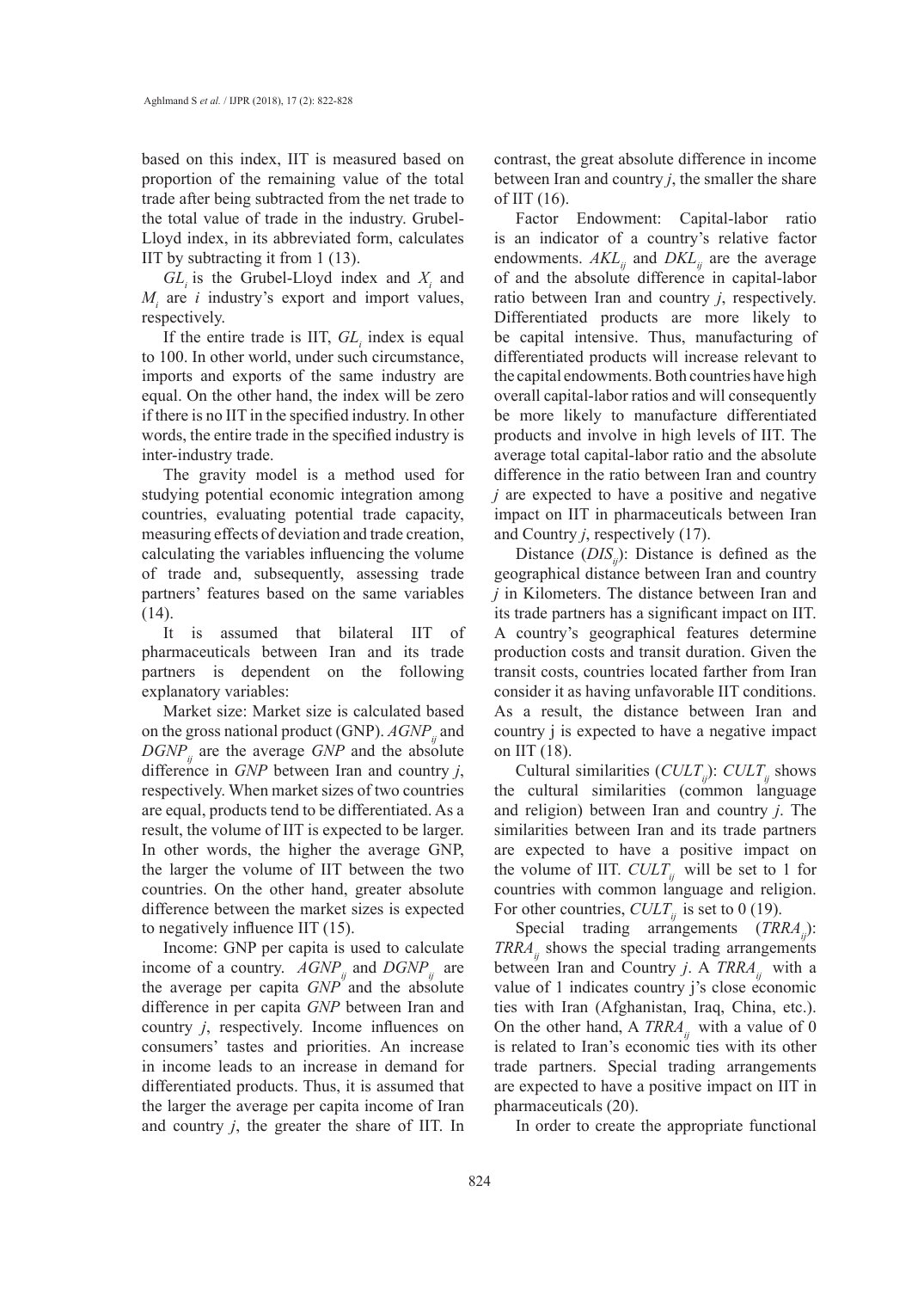| <b>Variable</b>                               | <b>Expected sign</b> | coefficients | t-Statistic | <b>Std. Error</b> | Prob.  |
|-----------------------------------------------|----------------------|--------------|-------------|-------------------|--------|
| $\mathcal{C}$                                 |                      | $-113.9028$  | $-8.620020$ | 13.213            | 0.0000 |
| Average GNP (AGNPij)                          | $+$                  | 6.591030     | 11.18803    | 0.589             | 0.0000 |
| Difference in GNP (DGNPij)                    |                      | $-1.629270$  | $-9.227040$ | 0.176             | 0.0000 |
| Average per capita GNP (APGNPij)              | $^{+}$               | 15.75204     | 4.319792    | 3.646             | 0.0000 |
| Difference in per capita GNP<br>(DPGNPij)     |                      | $-1.566467$  | $-1.824279$ | 0.8586            | 0.0713 |
| Average capital-labour ratio (AKLij)          | $^{+}$               | $-9.500001$  | $-10.02071$ | 0.948             | 0.0000 |
| Difference in capital-labour ratio<br>(DKLij) |                      | $-0.709400$  | $-1.903903$ | 0.372             | 0.0600 |
| Distance (DISij)                              |                      | 0.592565     | 2.305784    | 0.256             | 0.0233 |
| Cultural similarities (CULTij)                | $^{+}$               | 0.382708     | 2.979944    | 0.1284            | 0.0037 |
| Special trading arrangement (TRRAij)          | $^{+}$               | 0.149014     | 1.239733    | 0.1201            | 0.2182 |
| R-squared                                     | 0.9313               |              |             |                   |        |
| Adjusted R-squared                            | 0.9248               |              |             |                   |        |
| F-statistic                                   | 141.75               |              |             |                   |        |
| Durbin-Watson stat                            | 1.96                 |              |             |                   |        |
| Schwarz criterion                             | 2.5698               |              |             |                   |        |
| Akaike info criterion                         |                      |              | 2.4722      |                   |        |

**Table 1.** Bilateral IIT in Pharmaceuticals: Iran and its 23 Trade Partners (dependent variable = *LIIT<sub>ii</sub>*).

form, log-linear and log-log forms are estimated and tested based on diagnostic statistics:

Log-linear form:

LIIT<sub>ij</sub> =  $\beta_0$  +  $\beta_1 AGNP_{ij}$  +  $\beta_2 DGNP_{ij}$  +  $\beta_3$ APGNP<sub>ij</sub> +  $\beta_4$ DPGNP<sub>ij</sub> +  $\beta_5$ AKL<sub>ij</sub> +  $\beta_6$ DKL<sub>ij</sub> +  $\beta_7DIS_{ij} + \beta_8 CULT_{ij} + \beta_9 TRRA_{ij} + u_{ij}$ 

Log-log form:

 $LIT_{ij} = \beta_0 + \beta_1 LAGNP_{ij} + \beta_2 LDGNP_{ij} +$  $\beta_3$ LAPGNP<sub>ij</sub> +  $\beta_4$ LDPGNP<sub>ij</sub> +  $\beta_5$ LAKL<sub>ij</sub> +  $\beta_{6}$ LDKL<sub>ij</sub> +  $\beta_{7}$ LDIS<sub>ij</sub> +  $\beta_{8}$ CULT<sub>ij</sub> +  $\beta_{9}$ TRRA<sub>ij</sub> +  $u_{ij}$ 

The analysis's dependent variable is the standard Grubel-Lloyd index which is limited to a theoretical range of 0-100. Thus, the logistic conversion of Grubel-Lloyd index will be applied as follows:

$$
L\mathrm{IIT}_{\mathrm{iw}} = \log \frac{[\mathrm{IIT}_{\mathrm{iw}}]}{[100 - \mathrm{IIT}_{\mathrm{iw}}]}
$$

 $\beta_0$  is the y-intercept statement.  $\beta_1$ ,  $\beta_2$ ,  $\beta_3$ ,  $\beta_4$ ,  $\beta_5$ ,  $\beta_6$ ,  $\beta_7$ ,  $\beta_8$ , and  $\beta_9$  are the coefficients of independent variables.  $u_{ij}$  is the error statement.  $\beta_1$ ,  $\beta_3$ ,  $\beta_5$ ,  $\beta_8$  and  $\beta_9$  are expected to be positive.  $\beta_2$ ,  $\beta_4$ ,  $\beta_6$  and  $\beta_7$  are expected to be negative.

In order to find an appropriate functional form for a model of bilateral IIT in pharmaceuticals in Iran, log-linear and log-log forms were tested using diagnostic statistics (normality, variance heterogeneity, functional form misspecification (RESET), and serial correlation). The aforementioned tests were performed in Eviews. In addition, quarterly statistics of 2001-2012 were used to calculate the function (21, 22). As a result, the total number of observations for each variable to be used in the calculation of the function of Iran's bilateral IIT in pharmaceuticals was 276. The augmented Dickey-Fuller test (ADF) was performed to investigate the existence of unit root in each data series. Since the variables are non-stationary, conducting a cointegration test was necessary. Engle-Granger test confirmed long-run relationship between the variables.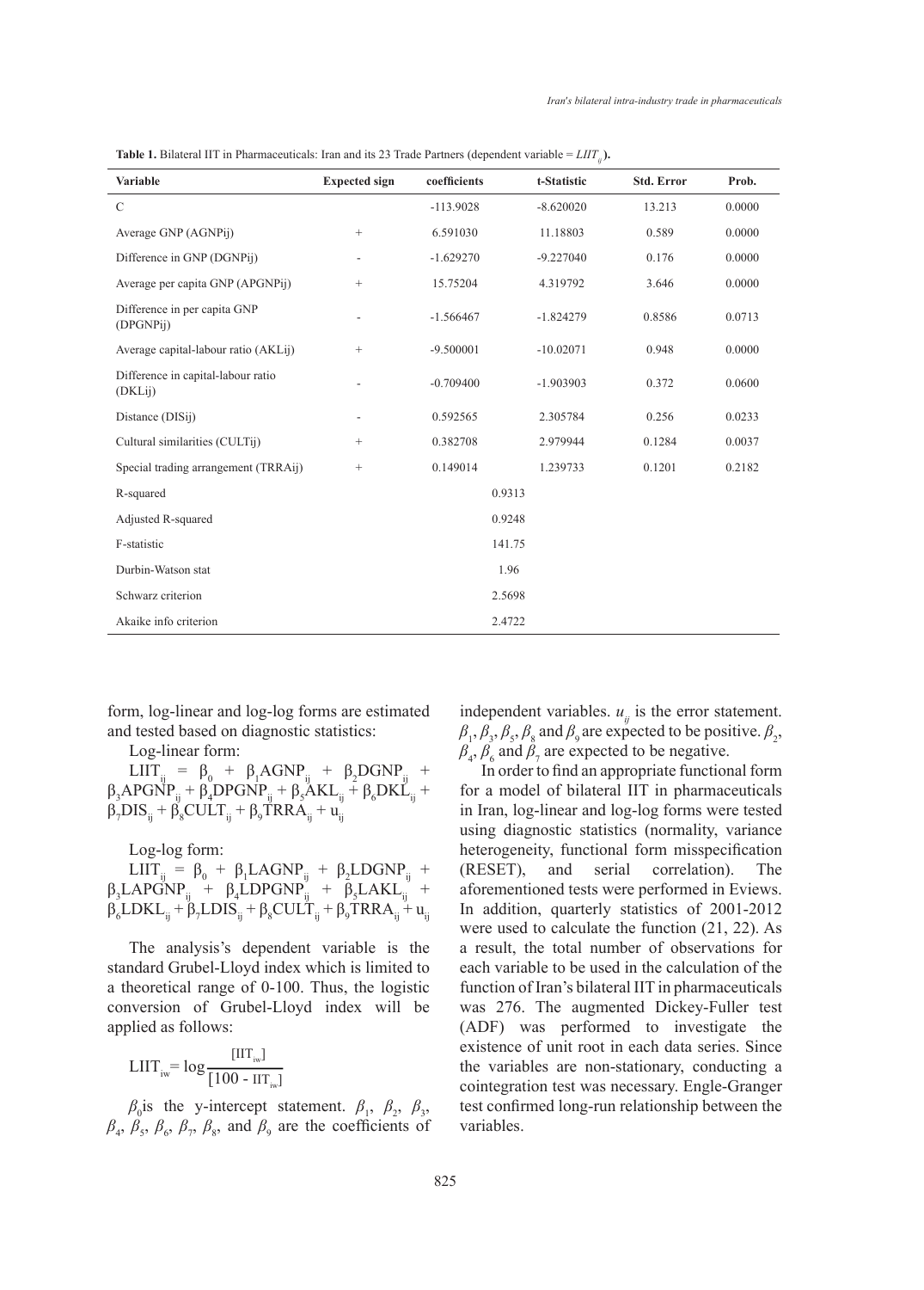### **Results**

The results of diagnostic tests show that loglog form is the preferable functional form for the model of Iran's bilateral IIT in pharmaceuticals. The regression results for this model are presented in Table 1. As shown in the below table, the coefficients of average GNP, difference in GNP, average per capita GNP, difference in per capita GNP, average capita-labor ratio, difference in capital-labor ratio, geographical distance, and cultural similarities statistically had a significant effect on Iran's bilateral IIT in pharmaceuticals. However, the coefficients of geographical distance and the average capital-labor ratio did not have the expected sign. The coefficient of special trading arrangements was not statistically significant, yet it had the expected sign.

As expected, Iran's bilateral IIT in pharmaceuticals is positively related to the average market size  $(LAGNP<sub>ii</sub>)$ , but negatively related to the market size difference (LDGNP<sub>ii</sub>) at a significance level of 0.05. These results and the similarities between Iran and its trade partners in terms of market size, economic foundation, and technological complexity confirm the large volume of bilateral IIT in pharmaceuticals. In contrast, the market size differences between Iran and its trade partners lead to a lower volume of bilateral IIT in pharmaceuticals. Since the GDP is introduced as economic base in each economic system, so an increase in GDP leads to improve in the country›s ability to produce pharmaceutical products and the volume of trade between two countries increase.

Furthermore, the average per capita GNP  $(LAPGNP<sub>ii</sub>)$  and the per capita GNP difference  $(LDPGNP<sub>i</sub>)$  have significantly direct and inverse impact on Iran's bilateral IIT in pharmaceuticals (at a 0.05 and 0.07 significance level). This confirms that the higher income levels in the trading partners of each country have positive effect on bilateral intra industry trade between Iran and the major trading partners because there is more demand for imports in these countries.

To the contrary of what was expected, the average capita-labor ratio  $(LAKL<sub>ii</sub>)$  is negatively related to Iran's bilateral IIT in pharmaceuticals. In other words, the variable does not have a significant impact on the bilateral IIT in

pharmaceuticals between Iran and its trade partners. However, the coefficient of the capitallabor ratio difference  $(LDKL_{ii})$  is both negative and significant (at a significance level of 0.06), indicating that the capital-labor ratio difference and Iran's bilateral IIT in pharmaceuticals are inversely related.

The results of the preceding table showed that despite its significance (at a significance level of 0.05), geographical distance  $(LDIS_{ii})$ does not produce the expected sign. This is not compatible with the theoretical hypothesis of the model. This incompatibility might be due to the countries' specific features, social structures or transit networks. Obviously, given the high transit costs, the geographical distance between Iran and its trade partners will lead to a decrease in the volume of Iran's bilateral IIT in pharmaceuticals.

In addition, the coefficient of cultural similarities (CULT<sub>ii</sub>) is both significant (at a significance level of 0.06) and positive. This means that Iran and other countries with common language and religion will engage in more bilateral IIT in pharmaceuticals. Furthermore, the coefficient of special trading arrangements  $(TRRA<sub>ii</sub>)$  is both insignificant and positive. This result might be due to the limited observations that measure the special trading arrangements between Iran and its trade partners. Thus, close economic ties with other countries had a positive impact on Iran's bilateral IIT in pharmaceuticals.

Each one percent increase in the average market size, the market size difference, the average per capita GNP, the per capita GNP difference, the average capital-labor ratio, the capital-labor difference, distance, cultural similarities, and special trading arrangements led to an average 6.59, - 1.6, 15.75, - 1.56, - 9.5, - 0.7, 0.59, 0.38, and 0.14 percent increase in bilateral IIT in pharmaceuticals between Iran and its trade partners. In this study, an increase in the average capital-labor ratio and geographical distance, respectively, decreased and increased the volume of Bilateral IIT. This is in contrast to theoretical expectations.

The coefficient of determination  $(R^2)$  of the model was 0.93, which indicates the explanatory power of the regression is very good. In other words, 0.93% changes in bilateral IIT in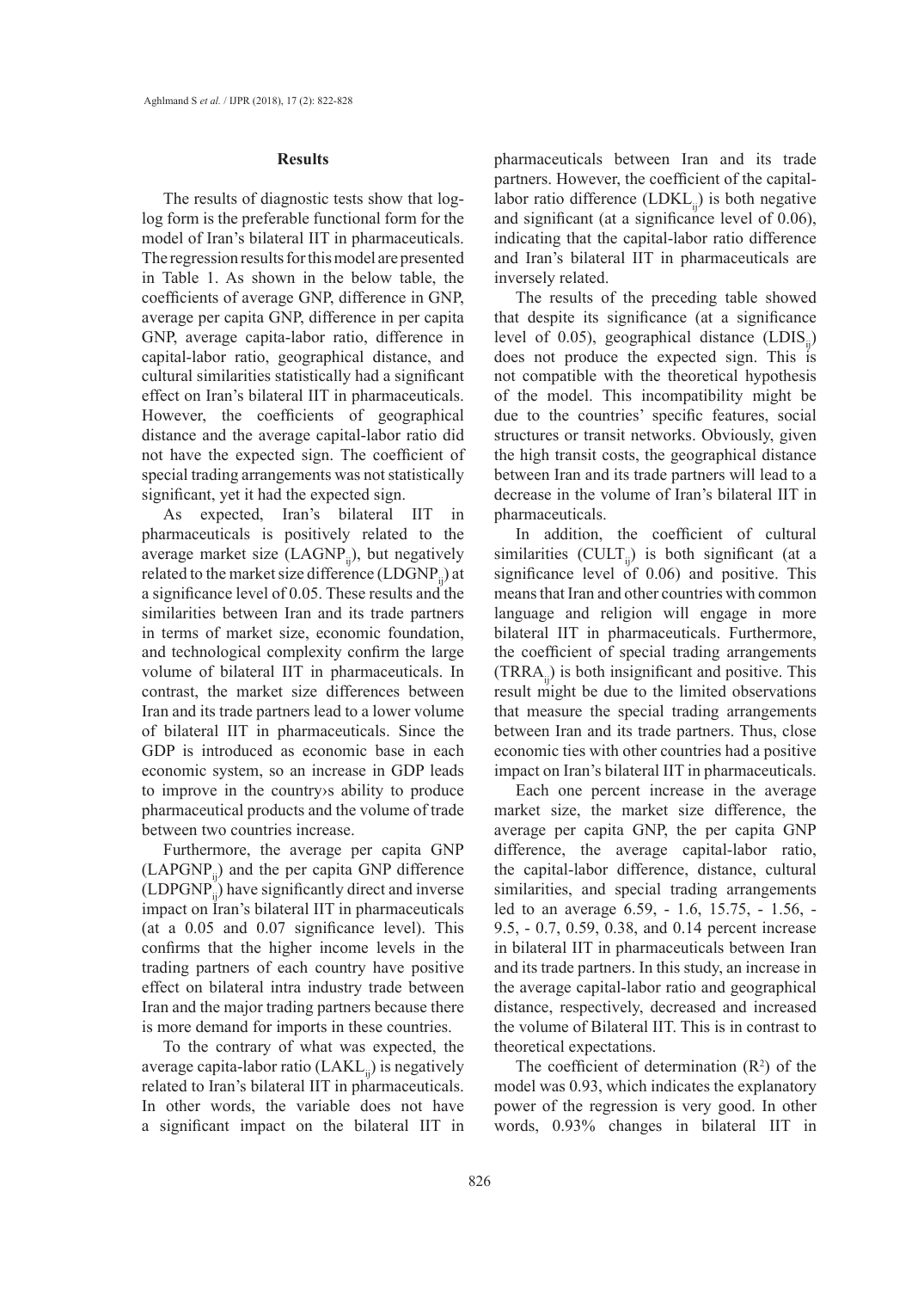specified model are explained by countryspecific determinants of bilateral IIT.

#### **Discussion**

Pharmaceuticals are the foundation, the key axis, and, in many cases, the final point of the entire healthcare and medical operations. Pharmaceuticals complete the cycle of health system in all countries. Pharmaceutical products are classified as one of the high-tech based industries. The neighboring countries, Southeast Asian countries (CIS), and some African countries are the major export destinations for Iran's pharmaceuticals.

The results showed that the country's average GNP and cultural similarities had a significantly positive impact on Iran's bilateral IIT in pharmaceuticals, while the GNP difference had a significantly negative impact on Iran's bilateral IIT in pharmaceuticals. In other words, it is more likely for Iran to engage in bilateral IIT in pharmaceuticals with countries with a similar market size and common language and religion. In contrast, it is unlikely for Iran to engage in bilateral IIT in pharmaceuticals with countries that have market sizes different from Iran's. Thus, economic size is one of important explanatory variables of IIT in pharmaceuticals between Iran and its trade partners. A larger economic size points to broader possibilities for product differentiation (due to the greater variety of preferences and the possibility of wider use of benefits of economies of scale) and larger volume of bilateral IIT. Accordingly, it is recommended that the Iran's trade flows in pharmaceuticals be directed toward countries with larger economic size.

Moreover, the coefficient obtained for the geographical distance variable was not compatible with the theoretical expectations. This is probably due to transit network's structure. The results also indicated that the total average of capital-labor ratio did not have a positive impact on Iran's bilateral IIT in pharmaceuticals. It was also statistically confirmed that there was no positive relationship between bilateral IIT in pharmaceuticals and special trading arrangements (in the form of regional trading arrangements between Iran and its trade partners). This could be due to the limited number of observations used in the analysis.

The average per capita GNP (per capita income) and the per capita GNP difference had positive and negative impacts on Iran's bilateral IIT in pharmaceuticals, respectively. In other words, while deciding on the trade partnerships, the different structures of countries should be considered in terms of supply (difference in production factor endowments) and demand (difference in demand structure and consumers' preferences). Considering the supply dimension, difference in endowments of the production factors lead to reduction in IIT. Taking the demand dimension into consideration, countries with similar income structures have similar demand structures, trade similar commodities and have relatively larger volumes of trade In this regard, while deciding on trade partners, the level of development and the income distribution should be taken into consideration.

Considering the model of bilateral IIT in pharmaceuticals, we can refer to the results of the single research study conducted in this field. Chuankamnerdkarn has investigated the models and factors affecting Australia's international trade in pharmaceuticals. The results showed that Australia seems to be more engaged in IIT with countries with similar market size and common language. National income, the relative factor endowments (capital-labor ratio), and special trading arrangements did not significantly influence the bilateral IIT in pharmaceuticals between Australia and its trade partners. However, Australia seems to face limitations in IIT due to the large geographical distances between this country and its trade partners (23). In Iran, no study has been carried out to investigate bilateral IIT in pharmaceuticals. However, similar national and international studies have examined bilateral IIT in other industries. In most cases, a positive relation was found between bilateral IIT and trade liberalization, economic size, per capita income, human capital, and foreign direct investment (FDI). On the other hand, a reverse relationship was found between bilateral IIT and the two variables including geographical distance and trade barriers. The results of the present study are largely similar to these results